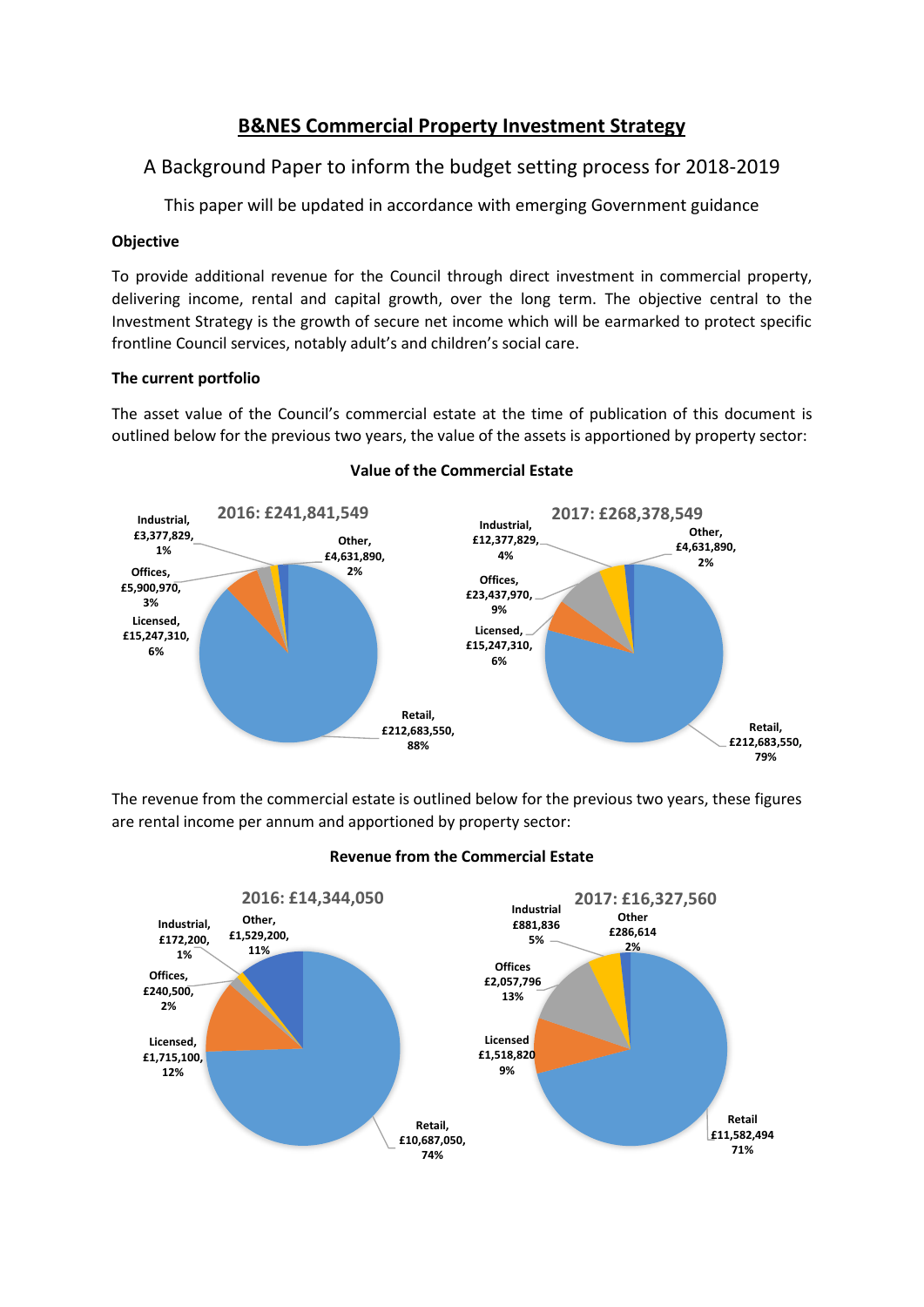The Council invests in different types of commercial property across different property sectors (such as retail, offices and industrial). The vast majority of the portfolio by income comprises high quality retail assets in Bath city centre.

As part of the Investment Strategy the Council will actively manage their existing portfolio to ensure the properties are contributing to the growth of the secure net income that the portfolio generates. Reviewing the existing estate will include prioritising lease renewals and lease extensions, rental increases at rent review where the passing rent has fallen behind market rent, and any other asset management initiatives to support the Council meeting their objectives.

The Council have proactively managed the commercial estate and made strategic investment decisions for many years and the approach outlined in the Investment Strategy is not a new one. The Investment Strategy formalises the approach taken by the Council and will build on what is being done already.

#### **Addressing the threats to the existing portfolio**

A key part of the strategy for new investment is consideration of how they will address current imbalances in the estate. One of the threats identified is the fact the estate is over weight in high street retail properties. High Street rents have been rebased in the last 10 years. High street retail is not a sector where rental growth is forecast, going forward this represents a threat to the estate.

Future acquisitions will address sectors where the portfolio is underweight in order to create a more balanced portfolio. One of the aims of the Investment Strategy will be to acquire property in sectors which are seeing rental growth and where rental growth is forecast to continue. This approach will organically grow the secure net income from the estate.

To address the over exposure to the high street retail sector in the last two years the Council has increased their holdings of office and industrial properties investing circa £26million in 3 new properties producing additional income of £1,871,909 per annum. The impact of these acquisitions can be seen in the 2016 and 2017 figures presented in the charts above.

#### **Risk Management Approach**

As part of the process of drafting this Investment Strategy the Council has taken the following steps to ensure a proactive approach to risk management:

- Qualified property advice

The Council have appointed Hartnell Taylor Cook LLP to act as 'Strategic Property Advisor' to supplement the in house property team's expertise. The Council have access to a multidisciplined team of property professionals at Hartnell Taylor Cook LLP to assist with all aspects of the management of the commercial portfolio, including detailed appraisal of potential acquisitions.

# Gearing level

Advice has been sought on the appropriate level of gearing for the portfolio and how this should be benchmarked. Staying within the agreed gearing ratio will ensure the Council's portfolio is protected from the risk of fluctuations in the rates of borrowing.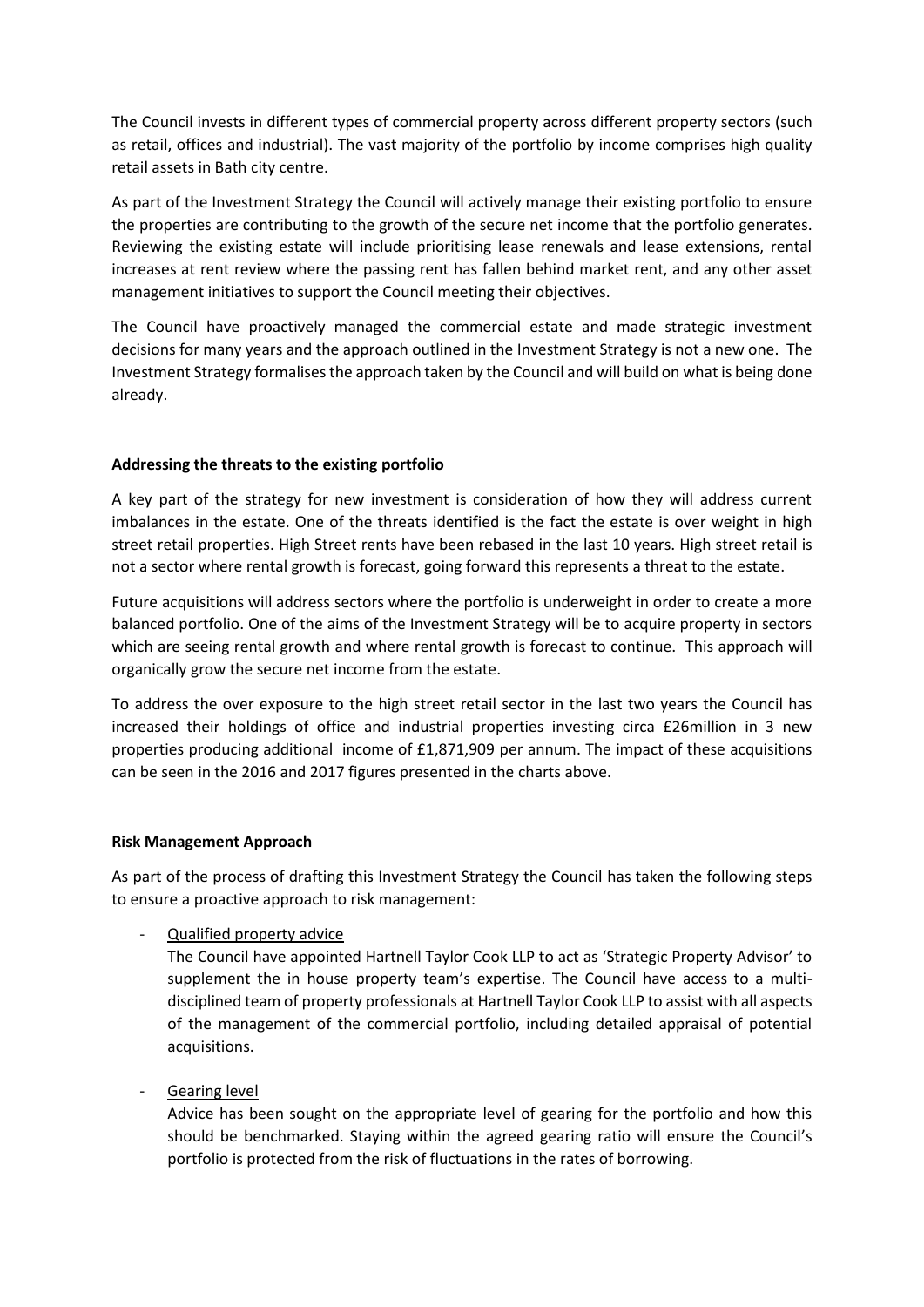- Business Case for each acquisition

New properties that are purchased will be supported by a Business Case detailing how they fit the Council's investment criteria, any associated risks and how these can be mitigated

# Legal advice on purchasing commercial properties

The Council have taken legal advice from Trowers and Hamlins LLP regarding the legal powers available to the Council to acquire commercial properties outside of its geographical area.

#### **Investment approach**

The Council is aiming to increase their secure net income from the commercial portfolio and looking to acquire additional commercial property investments in the course of the next year, focusing on:

- Secure assets let on long leases
- Acquiring properties that create immediate income ie properties that are already let
- Institutional quality assets to ensure liquidity
- Diversifying the existing portfolio to address existing threats to the estate
- Investment in alternative property sectors; including hotels, supermarkets, index linked investments

# **Criteria for evaluating acquisitions**

For each new asset the Council will review the structural and risk implications of adding the property to the portfolio. The risks associated with any new acquisition will be appraised prior to the acquisition and the Council will consider the following criteria for evaluating acquisitions:

- **Location**
- Building quality
- Quality of the income/financial strength of the tenant
- Rental level compared to market level and potential rental growth
- Tenant demand for property were it to fall vacant

The investment criteria has been set out in the attached 'B&NES 2017 Requirements list' as prepared by the B&NES property department. This list will be reviewed on a quarterly basis and modified where appropriate in the context of property market trends and changing investor sentiment.

# **Asset Selection**

In addition to the above considerations the Council will address the following in their appraisal of new assets. Each is a key consideration which needs to be carefully appraised when assessing the price the Council will pay to acquire the property and the income yield that will be generated. Higher yields will be generated where there is greater tenant risk and shorter unexpired terms:

Tenant Risk

For each new property a Credit Safe check will be carried out on each tenant. Credit Safe provide a rating for the covenant strength of each tenant based on their last three years financial accounts. The higher the rating the more secure the tenant and the Council will target properties where there is minimal risk of tenant default. Tenants with a low Credit Safe rating will need be carefully appraised.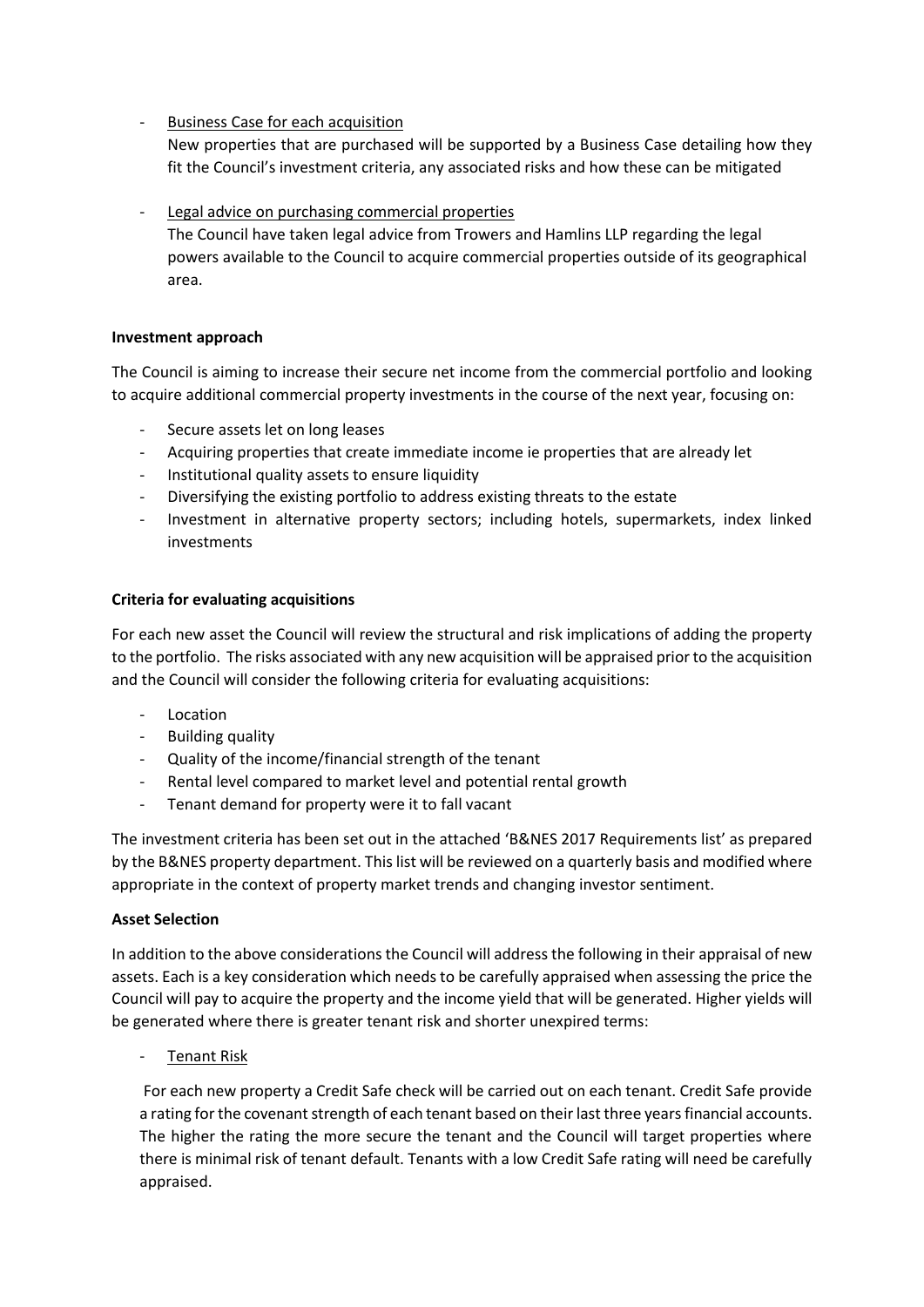#### Lease expiry (unexpired term)

The Council are aiming to grow secure long term income from their property acquisitions and will target longer leases for their investments. There will be opportunities to buy properties where tenants have a shorter term to their lease expiry, perhaps 2-3 years, and these will still be considered but alongside an asset management plan detailing how the lease could be extended. Through active asset management the Council may well be able to extend the unexpired term. These assets are likely to be acquired for a higher yield initially and if the term of the lease can be extended will represent good value for the Council.

# Opportunity for rental growth

At the point of acquiring the property the passing rent will be assessed in relation to the open market rent. In some cases the rent will be reversionary and the Council will benefit from a higher level of rent at the next rent review or lease renewal. The opportunity for rental growth will be closely linked with tenant demand in the particular location. The Council will consider whether there is currently an undersupply of a certain type of property which could drive rental growth going forward, for example the industrial market which is currently enjoying solid rental growth in the south west.

#### Asset management opportunity

The Council will consider for each property acquired whether the tenant covenant can be improved, whether the lease term can be extended or break clauses be removed and whether at rent review there could be an improvement in the rental level. The Council will consider each property at the time of the purchase and the active asset management initiatives that could be undertaken to ensure the property will provide long term secure income in the future.

# **Appraising property asset life**

Central to the appraisal of any new property investment will be considering the repayment period for the loan taken out to purchase the property. The Council will pay back the borrowing over the life of the asset in line with existing Council financial policies. Each new property purchased will be required to justify itself as a standalone investment and will be appraised to ensure it has an asset life in excess of 50 years.

Over the borrowing period there may well be additional capital expenditure required to upgrade and therefore enhance the capital value of the property, which will maintain and improve the income stream generated.

For each new acquisition the estimated cost of works that will be required to the building over the 50 year period will be considered. A building survey will be undertaken which will highlight short, medium and long term items of capital expenditure required to ensure the lifetime of the building is extended and in all cases will extend beyond the borrowing period.

# **Legal Powers**

The Council have taken legal advice from Trowers & Hamlins LLP in relation to the acquisition of commercial properties outside the Borough boundaries. The advice concludes that the Council is able